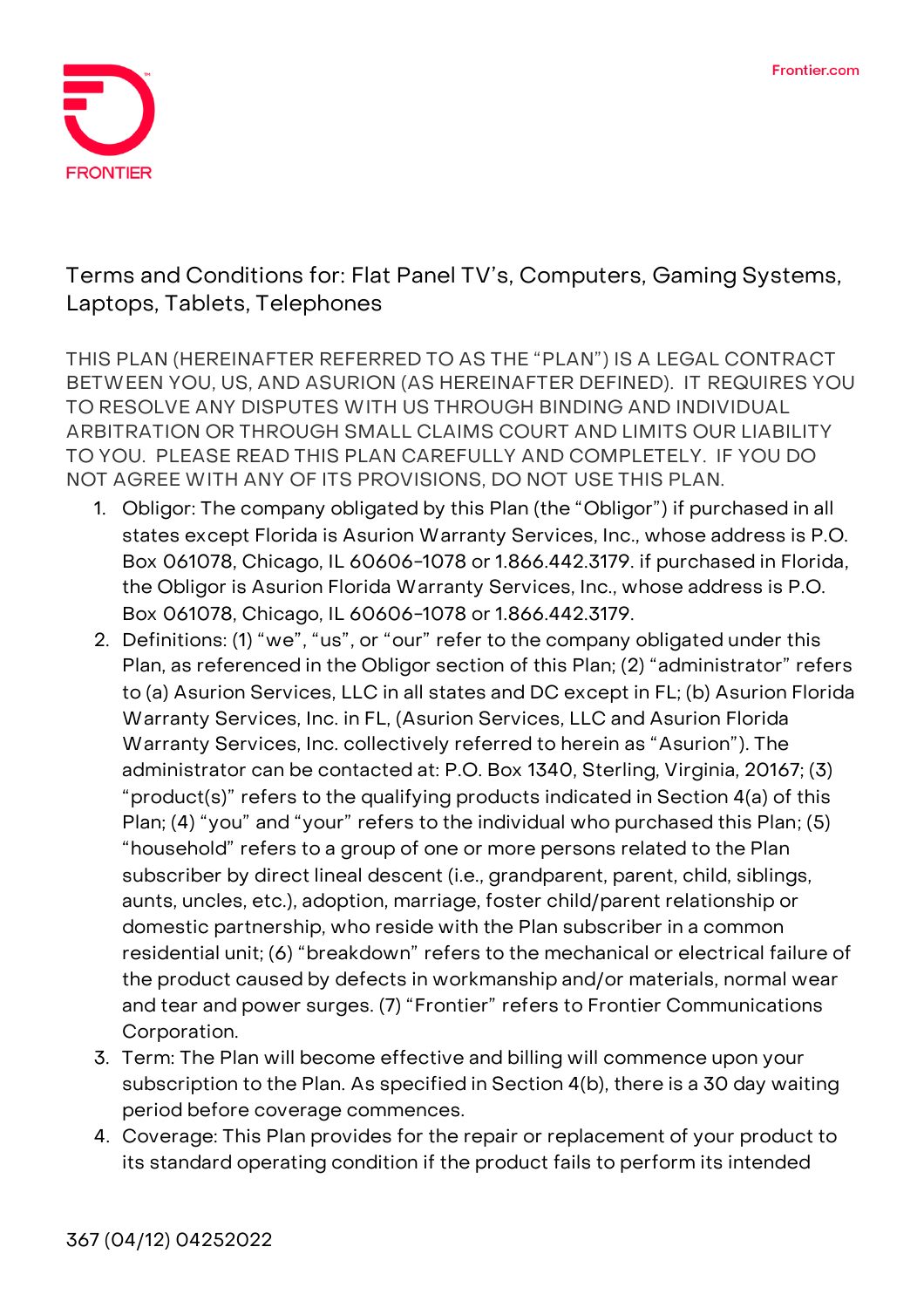

functions due to a breakdown. The Plan will also provide accidental damage from handling (ADH) coverage for **LAPTOP(S), E-READER(S) AND TABLET(S) ONLY**. ADH coverage covers these products from failures as a result of damage from an unexpected and unintentional external event, such as drops or spills, which arise from your normal daily usage of the product as the manufacturer intended.

- a. Qualifying Products: This Plan covers Laptop(s), Desktop(s) (including the monitor, modem, keyboard and mouse) (Laptops and Desktops collectively referred to as "PC(s)"), Tablet(s), E-Reader(s), Gaming Systems (including controllers), Flat Panel Televisions (including remote controls that are original to the television), Audio/Video Streaming Device(s) and Telephones. Televisions can be of any brand, any age and any size, either LCD, Plasma or LED and include original remote controls. All types of PCs are eligible for coverage under this Plan except PCs which are not equipped with a Windows Operating System version Windows XP or newer, Android version 1.6 or newer or Linux OS with 2009 publication date or newer, and Apple computers which are not equipped with an Apple operating system version OS X or newer. Telephones must be single line phones, 2-line phones or caller ID displays and iPad operating system of 4.3 or newer. The Plan also covers one (1) Fiber Internet backup battery per household.
- b. Coverage Effective Date: **Coverage under the Plan will commence 31 days after your subscription to the Plan. No service will be provided during the initial 30 days of the Plan. If the Plan is cancelled, coverage will continue for 30 days after the cancellation date.** There will be no lapse in coverage if you move to another residence, provided that you continue the Plan and notify Frontier of your new residence address.
- c. Primary Residence: Unless otherwise specified, the coverage under this Plan applies to all systems customarily located in your primary residence belonging to you or a member of your household. If you change your primary residence, you are required to notify Frontier of such request or change. In the event that you wish to obtain coverage for more than one residence, additional Plans must be purchased.
- d. Subscriber Eligibility. Only customers residing in the United States are eligible for coverage under the Plan.
- 5. **Service Fee:** In the event that your covered product requires service, you will be required to pay a service fee in the amount of \$89. In the event that your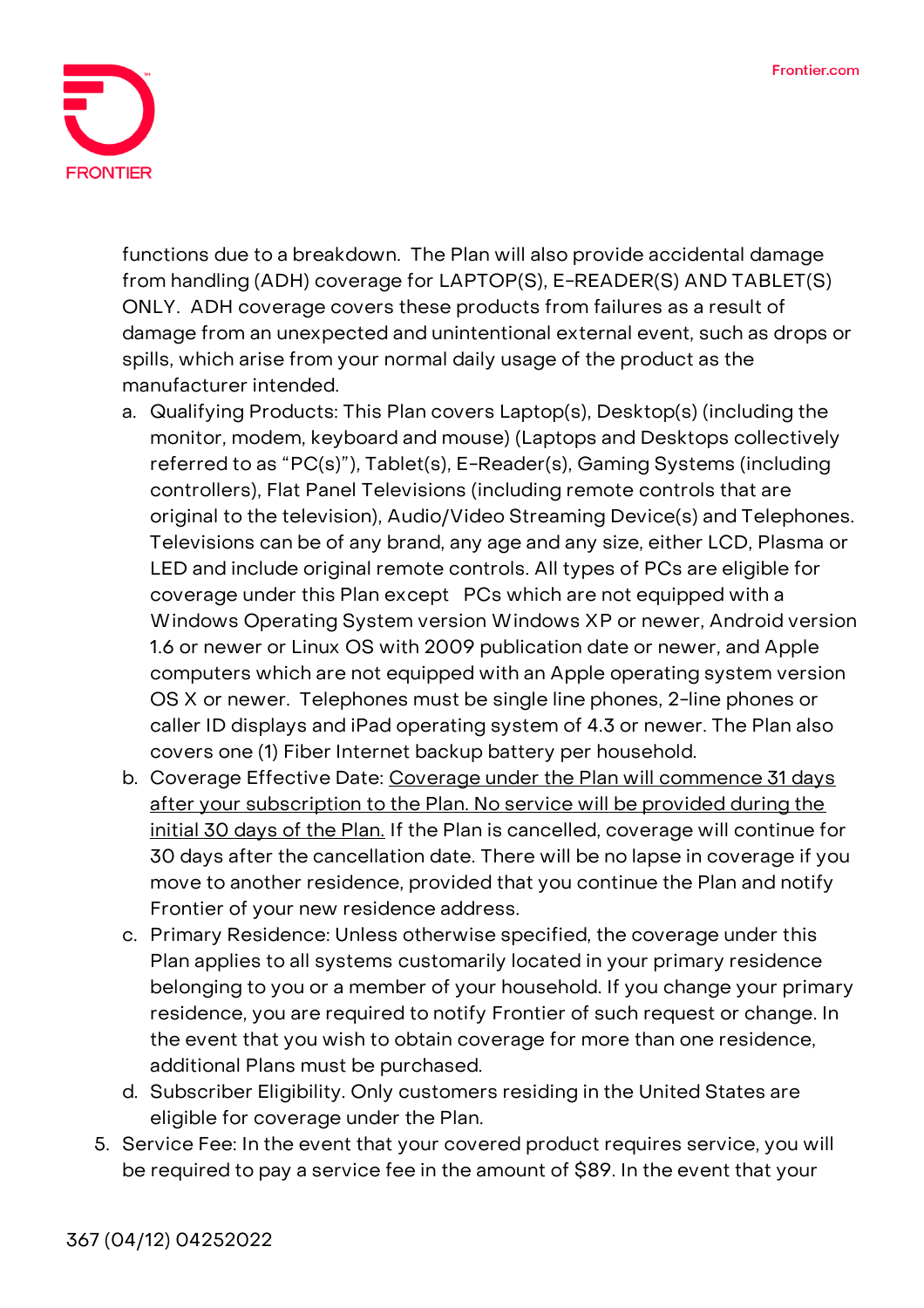

covered gaming system, e-reader or audio/video streaming device requires service, you will be required to pay a service fee in the amount \$49. The service fee must be paid and received in advance of the service being provided and may be paid through a valid credit card, check or money order. NOTE: The service fee does not apply to the repair or replacement of a telephone, caller id unit, remote control, game controller, keyboard, mouse, or Fiber Internet back up battery. While you are not being charged a service fee, the costs associated with the repair or replacement of these products will apply toward the aggregate claim limit under the Plan.

- 6. **Registration:** Registration of this Plan is not required. At your option, you may register the products to be covered by the Plan at any time during the coverage period. To perform this registration, please go online to [https://hub.asurion.com/CAResidents.](https://hub.asurion.com/CAResidents) Changes and/or updates to the list of covered products can be made by updating your online account at this web address.
- 7. Changes and/or updates to the list of covered products can be made by updating your online account at this web address.
- 8. **Plan Limits of Liability (Aggregate Claim Limit):** Under the Plan, claims cannot exceed \$3000 per 12-month rolling period which commences on the date of your first claim. We will be responsible for informing you, at the time of the claim, if you have reached the \$3000 aggregate claim limit. The retail value of any repairs shall be equal to the market retail value of parts and labor charges for repairing the product, as determined at our sole discretion, provided that the retail value for any repair shall not exceed the total retail value of a comparable replacement product. In the event that you reach the 12-month aggregate claim limit for claims and the product requires additional repairs, we will provide you with information on how to get the product repaired; however, we will not be responsible for any costs related to these repairs.
- 9. **Your Responsibilities:** This Plan is for your use only and may not be assigned. Products owned by anyone other than you or members of your household will not be covered by the Plan. Any abuse of the Plan by you, including but not limited to seeking replacement of a product not belonging to you, may result in termination of the Plan upon notice as required. The product must be in good working condition prior to your Plan subscription. You must follow the instructions that are in the owner's manual for proper use, care and maintenance of the product. Failure to follow the manufacturer's maintenance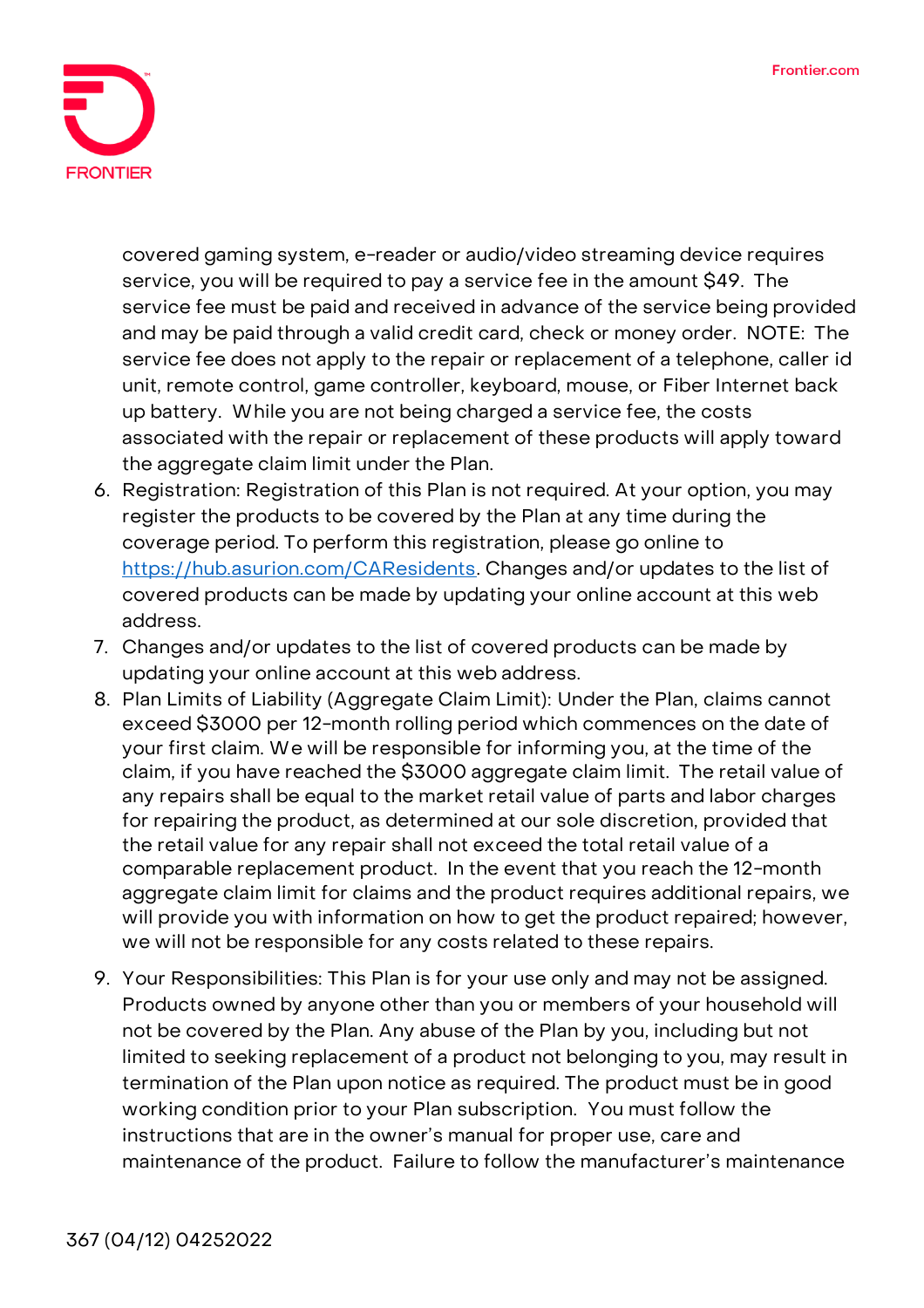

and service guidelines may result in the denial of coverage under this Plan. We strongly recommend (but do not require as a condition of this Plan) the regular back up of data and software. It is important that you back up all data files on your PC prior to the commencement of service; repairs to your PC may result in the deletion of such data files. Please retain these terms and conditions for your records.

- 10.**Payment:** You agree to pay monthly charges for this Plan as such charges may appear on your monthly bill from Frontier. The monthly rate for the Plan was provided to you at the time you subscribed to the Plan. You may contact your Frontier representative for the current applicable rate for the Plan. Nonpayment may result in cancellation of the Plan. All charges, plus all applicable taxes, shall be due and payable by the due date stated on your Frontier bill.
- 11. **If Your Product Needs Service:** In the event the product fails to operate, you may, 30 days after subscription to this Plan, file a claim by calling 1.866.442.3179, 24 hours a day, 7 days a week, excluding national holidays. If, at our sole discretion, it is determined that the product cannot be repaired, we will offer you a replacement product of like kind and quality, either new or refurbished. The cost of the replacement product cannot exceed the available balance of funds under the aggregate claim limit. Repaired or replaced products are warranted by us for 90 days from the date of product receipt by you. In the event that the product fails to function properly during such 90 days, we will repair or replace the product at no cost to you. Such services will not be charged against your aggregate claim limit under the Plan. If you choose not to accept the replacement product which we offer you, then we will provide a payment to you in the form of a gift card or check based on the fair market value of the product as determined by us, based upon the age of the product. This payment amount cannot exceed the available balance of funds under the aggregate claim limit. We may require you to fill out a claim facilitation form prior to receiving service for your product.
	- a. On-Site Service: If the product requiring service is a desktop, or a television greater than 37", it will be serviced on-site. We will use our best efforts to have an authorized service provider contact you within one (1) business day of your initial call to arrange for service. Service will be provided during regular business hours Monday through Friday, except holidays. An adult (18 years or older) must be present during the time of service. You must provide a safe, non-threatening environment for our technicians in order to receive on-site service. Due to environmental or technical requirements, if certain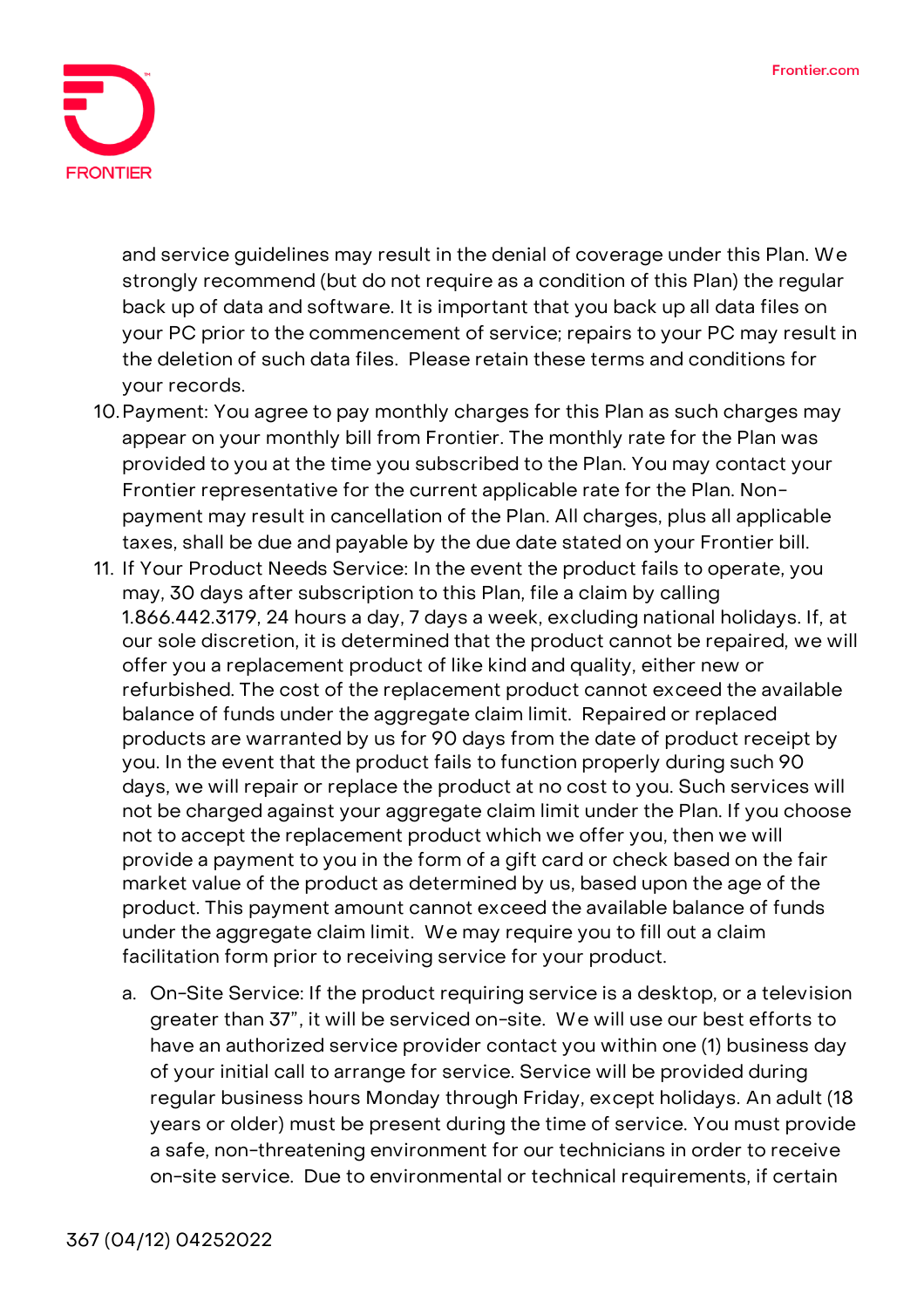

repairs cannot be completed where the product is located and must be repaired at another location, this Plan will cover all shipping and handling costs. The product must be located at your primary residence at the time of service.

- b. Repair Depot Service: If the product requiring service is a television 37" or smaller, laptop, tablet, e-reader, gaming system, telephones or audio/video streaming device, it will be shipped to a designated repair depot location for service. We will use our best efforts to ship a carton, prepaid shipping label and instructions for shipping your product to you within two (2) business days of your initial call for service. This Plan provides for next business day shipping. All shipping costs are covered by the Plan.
- 12. **Replacement Products: AT OUR DISCRETION, REPLACEMENTS WILL BE NEW, REBUILT, REFURBISHED, OR NON-ORIGINAL MANUFACTURER'S PARTS OR PRODUCTS THAT PERFORM TO THE ORIGINAL FACTORY SPECIFICATIONS.** If we opt to provide you a replacement product under the Plan, we reserve the right to retain ownership of your defective product. At our sole discretion, we may require that you return the defective product to our designated repair depot location as a condition to receiving your replacement product. Shipping costs associated with the return of the product will be paid by us.
- 13. **Insurance Securing this Plan:** This Plan is not a contract of insurance. The obligations of Asurion Warranty Services, Inc. under this Plan are secured by an insurance policy provided by Liberty Insurance Underwriters Inc. in the following states: AL, AR, CA, CT, GA, HI, IL, KY, MA, ME, MN, MO, MT, NC, NH, NV, NY, OK, OR, SC, TX, VT, VA, WA, WI, WY and all other states required by law. The obligations of Asurion Florida Warranty Services, Inc. under this Plan are secured by an insurance policy provided by Liberty Mutual Insurance Company. If within sixty (60) days we have not paid you for your covered claim, provided you with a refund owed or you are otherwise dissatisfied, you may make a claim directly to the applicable insurance company at 55 Water St. 18<sup>th</sup> Floor New York, NY 10041 for Liberty Insurance Underwriters, Inc. and at 175 Berkeley Street, Boston, Massachusetts, 02116, for Liberty Mutual Insurance Company or by calling toll free 1.800.677.9163.
- **14. Exclusions – What Is Not Covered: This Plan does not cover the following: a. Accidental damage from handling (unless otherwise specified above);**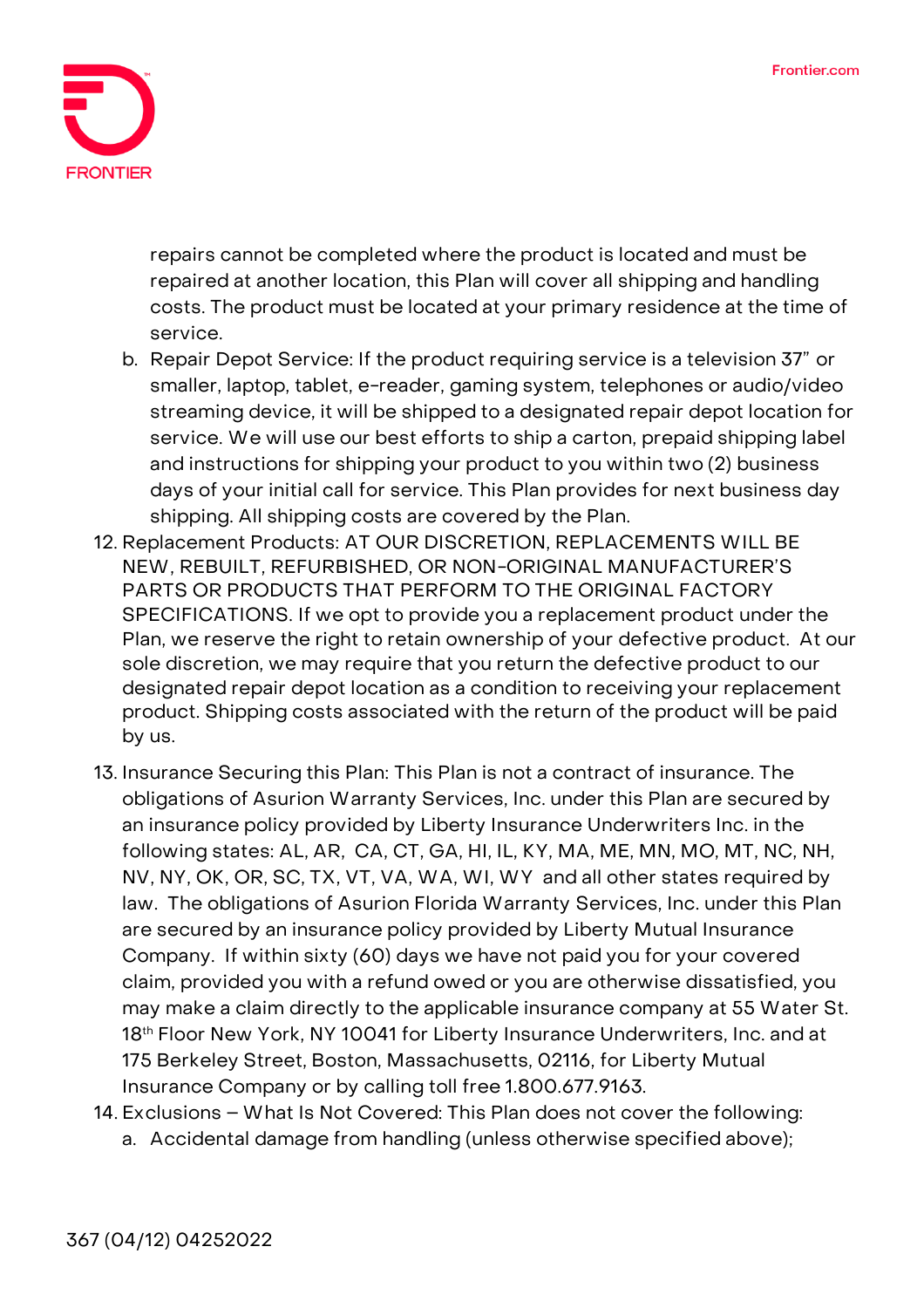

- **b. Products with pre-existing conditions at the time of your subscription to the Plan;**
- **c. Laptop Batteries as a stand-alone claim (except for a Fiber Internet or back up battery);**
- **d. Failure of a Fiber Internet back up battery due to improper use or use with unauthorized products or any Fiber Internet back up battery previously replaced under this Plan or any other Frontier Expert Care service plan owned by you;**
- **e. Components or products used for any commercial, public, lease or other non-residential purpose;**
- **f. Cosmetic defects, damage to or failures of non-operational components that do not inhibit the proper operation and performance of a covered item, such as but not limited to: appearance parts; broken hinges; cracked cases; decorative finishing; finish defects; handles; nonfunctional plastic; trim; accessories; attachments;**
- **g. Damage or costs resulting from: improper installation or setup; use in any combinations not approved in the manufacturer's specifications; unauthorized modifications, alterations, repairs or repair personnel;**
- **h. Failure, inoperability, or disruption of any product or product functions due to any design flaw or systemic manufacturing defect;**
- **i. Failures, damage or loss caused by: any disaster, whether natural (acts of God) or man-made, whether local or catastrophic; abuse; acts of war; civil disorders; corrosion; dirt; mold; dust; earthquake; fire; hail; insects or other animals; liquid immersion; malicious mischief; misuse; negligence; nuclear accident; riot; rust; sand; smoke; storm; terrorist attack; vandalism; wind;**
- **j. Costs associated with installation or de-installation of any product;**
- **k. PC peripherals such as printers, external speakers and/or scanners;**
- **l. Burned-in images and pixel failure within designed specifications or that do not materially alter the product's functionality;**
- **m. Wireless repeaters, Fiber Internet routers, signal boost routers, additional base stations;**
- **n. PCs that do not have administrator's permissions. Covered PCs must be able to upload and download software;**
- **o. Products that are not owned by you or a member of your household, leased and rented products, or products that are not customarily located in your specified residence;**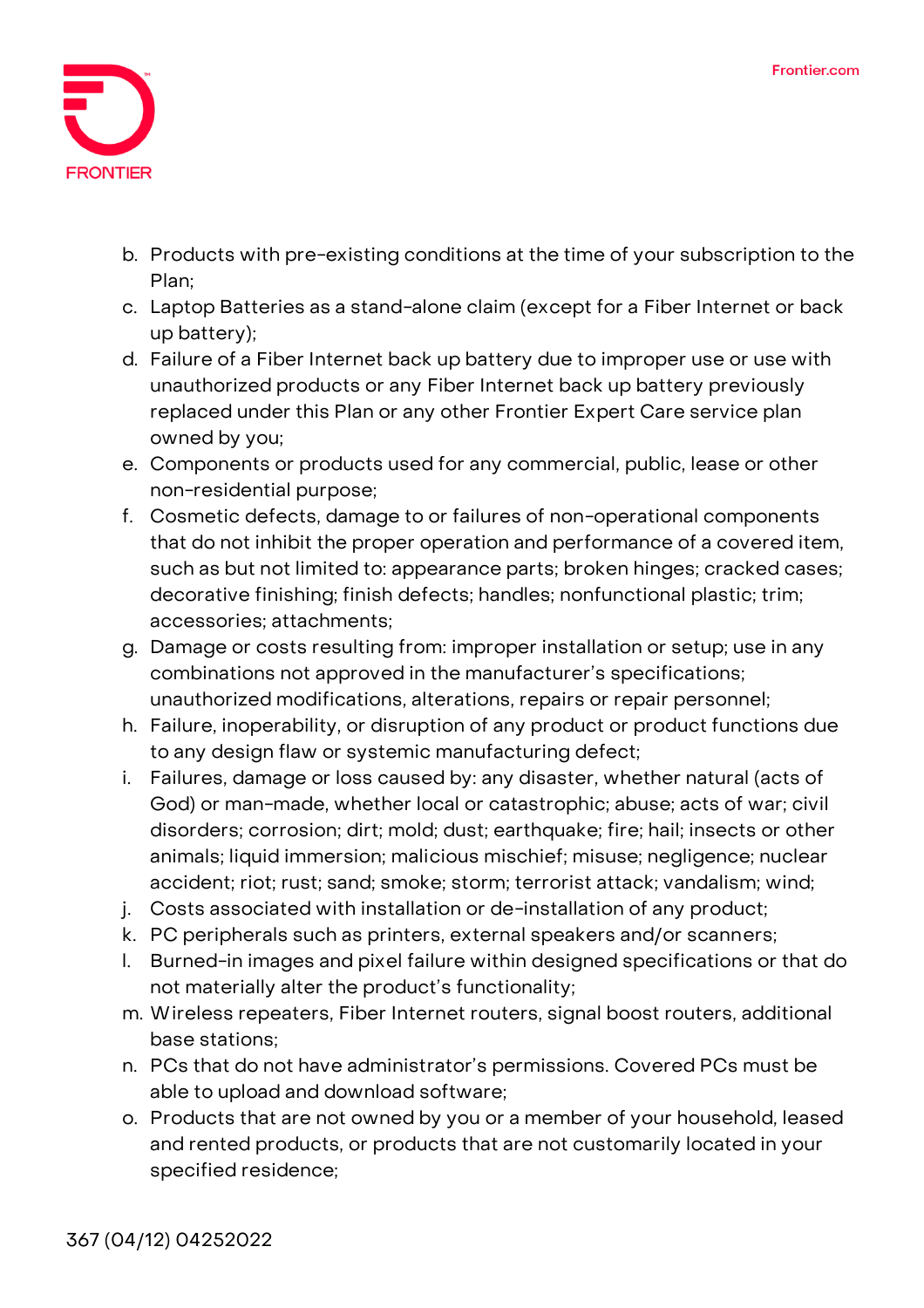

- **p. Loss or damage to the product either while in storage or in the course of transit, delivery, or redelivery, except where the loss or damage occurs while your product is located at our designated repair depot;**
- **q. Normal periodic or preventative maintenance, inspections, cleaning, or tune-ups; minor adjustments and settings outlined in the product owner's manual that the user can perform; costs related to any service request which results in customer education or no problem found;**
- **r. Products whose serial number has been altered or removed;**
- **s. Products located outside the United States;**
- **t. Repair or replacement covered by a manufacturer recall in effect at the time of the failure;**
- **u. Support or repairs to software; loss or damage to software due to any cause; including but not limited to, computer virus; worm; Trojan programs; adware, spyware, firmware or any other software program;**
- **v. Data or software of any kind that is deleted or damaged during a repair or replacement under this Plan;**
- **w. Special, indirect, or consequential damages or losses;**
- **x. Theft or loss of the product;**
- **y. Decorative/Novelty telephone sets (e.g., football phones); facsimile machines; leased equipment; cellular phones, pagers, ancillary equipment;**
- **z. Telephone accessories including, but not limited to, headsets, cords, and the like;**
- **aa.Special needs accessories including, but not limited to, handset boosters, visual ring indicators, and the like;**
- **bb. Rotary or hardwired telephones and VoIP enabled phones;**

**cc.Telephones with 3 or more lines or PBX/Key systems;** 

- **dd. Computer telephony equipment;**
- **ee.Lamps and bulbs;**
- **ff. DLP, Projector, Projection, Analog and CRT Televisions;**
- **gg. Operability issues resulting from the inability of products, which are designed to process only analog television broadcasts, to process digital television broadcasts.**
- **hh.Damage which is not reported within 30 days after the cancellation or termination of the Plan.**
- 15. **Renewal:** This Plan automatically renews from month to month until cancelled.
- 16. **Transfer:** This Plan is not transferable to another party.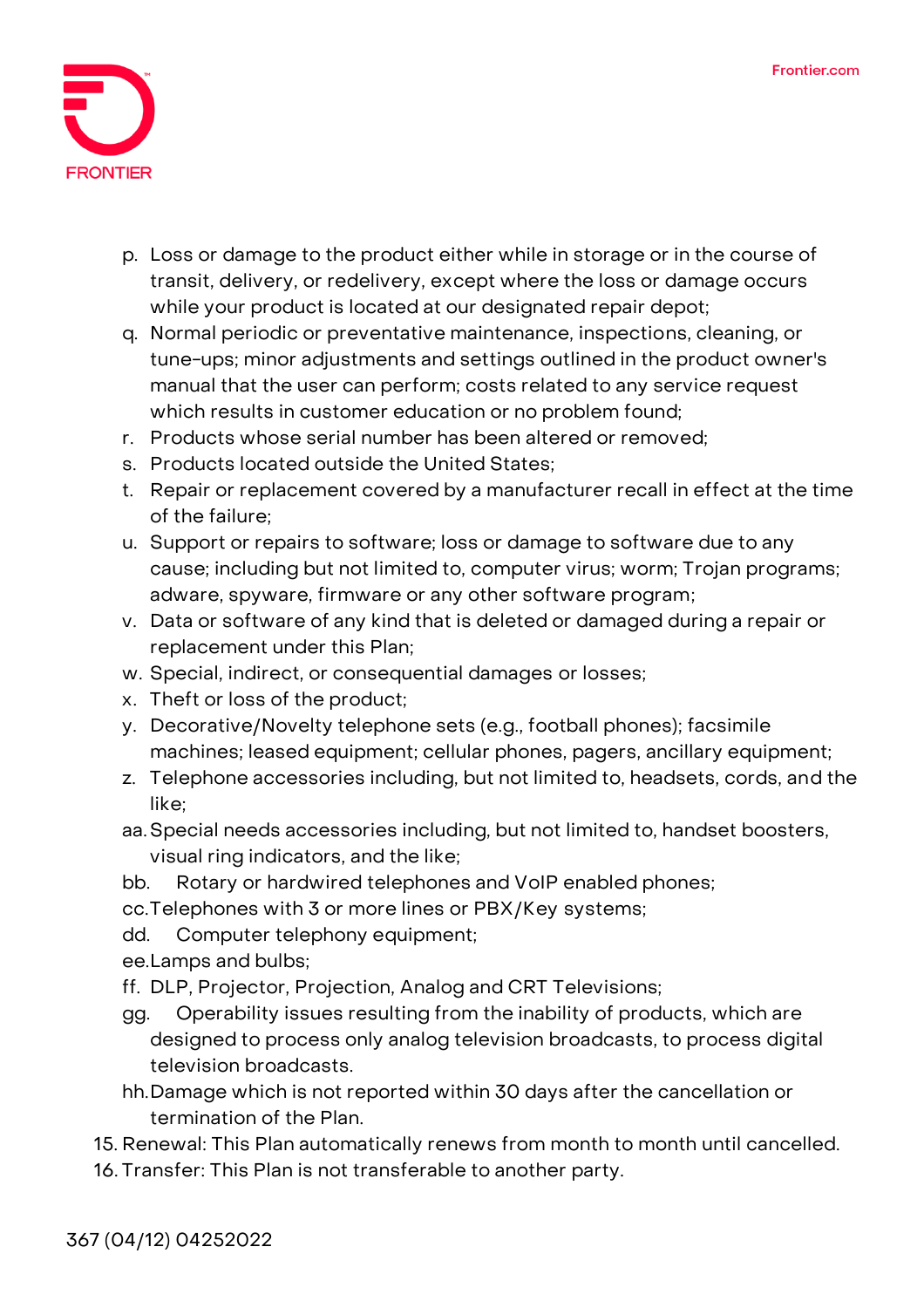

- 17. **Cancellation:** This Plan is provided on a month-to-month basis and can be canceled by you at any time for any reason by notifying Frontier's local business office (or other number that Frontier may designate for such purpose) or by notifying Asurion in writing at P.O. Box 1818, Sterling, VA 20167 (Attn: Frontier Protection Plan). This Plan may be cancelled by us or the administrator for any reason by notifying you in writing at least thirty (30) days prior to the effective date of cancellation, which notice shall state the effective date and reason for cancellation. If the Plan is cancelled: (a) by you within thirty (30) days of the receipt of this Plan, you shall receive a full refund of the price paid for the Plan, less the cost of any service received; or (b) by you after thirty (30) days of the receipt of this Plan, or cancelled by us or the administrator at any time, you will receive a refund equal to 100% of the pro-rata amount of the unearned portion of the price paid for the Plan, less the cost of any service received. Upon any termination or cancellation by you or Frontier, you will have coverage provided, at no cost for an additional thirty (30) days after the date of termination or cancellation of this Plan. All claims under this Plan must be reported to us within thirty (30) days after cancellation of the Plan. For residents of AL, AR, CA, CO, HI, MA, MD, ME, MN, MO, NJ, NM, NV, NY, SC, TX, WA, WI and WY any refund owed and not paid or credited within thirty (30) days of cancellation shall include a 10% penalty per month.
- 18. **Changes to the Plan:** WE MAY CHANGE THE MONTHLY CHARGE FOR THE PLAN, OR WE MAY CHANGE THESE TERMS AND CONDITIONS FROM TIME TO TIME UPON THIRTY (30) DAYS WRITTEN NOTICE TO YOU. SUCH NOTICE MAY BE PROVIDED AS A MESSAGE PRINTED ON THE Frontier BILL, IN A SEPARATE MAILING OR EMAIL OR BY ANY OTHER REASONABLE METHOD AT Frontier's DISCRETION. IF YOU DO NOT AGREE TO THE MODIFIED CHARGES OR TERMS OF THE AGREEMENT, YOU MAY CANCEL THE PLAN BY NOTICE TO Frontier AT ANY TIME IN ACCORDANCE WITH THESE TERMS AND CONDITIONS. THE PAYMENT OF APPLICABLE CHARGES BY YOU, OR A REQUEST FOR SERVICE UNDER THE PLAN, AFTER RECEIVING SUCH NOTICE OF A CHANGE IN THE CHARGES OR OTHER TERMS AND CONDITIONS WILL BE DEEMED TO BE ASSENT BY YOU TO THE CHANGE(S) IN THE CHARGES, TERMS OR CONDITIONS.
- 19. **Limitation of Liability:** Our or Frontier's liability for any negligence, error, mistake, or omission regarding the Plan or replacement of product(s) under the Plan is limited to a correction of any such error, mistake or omission, as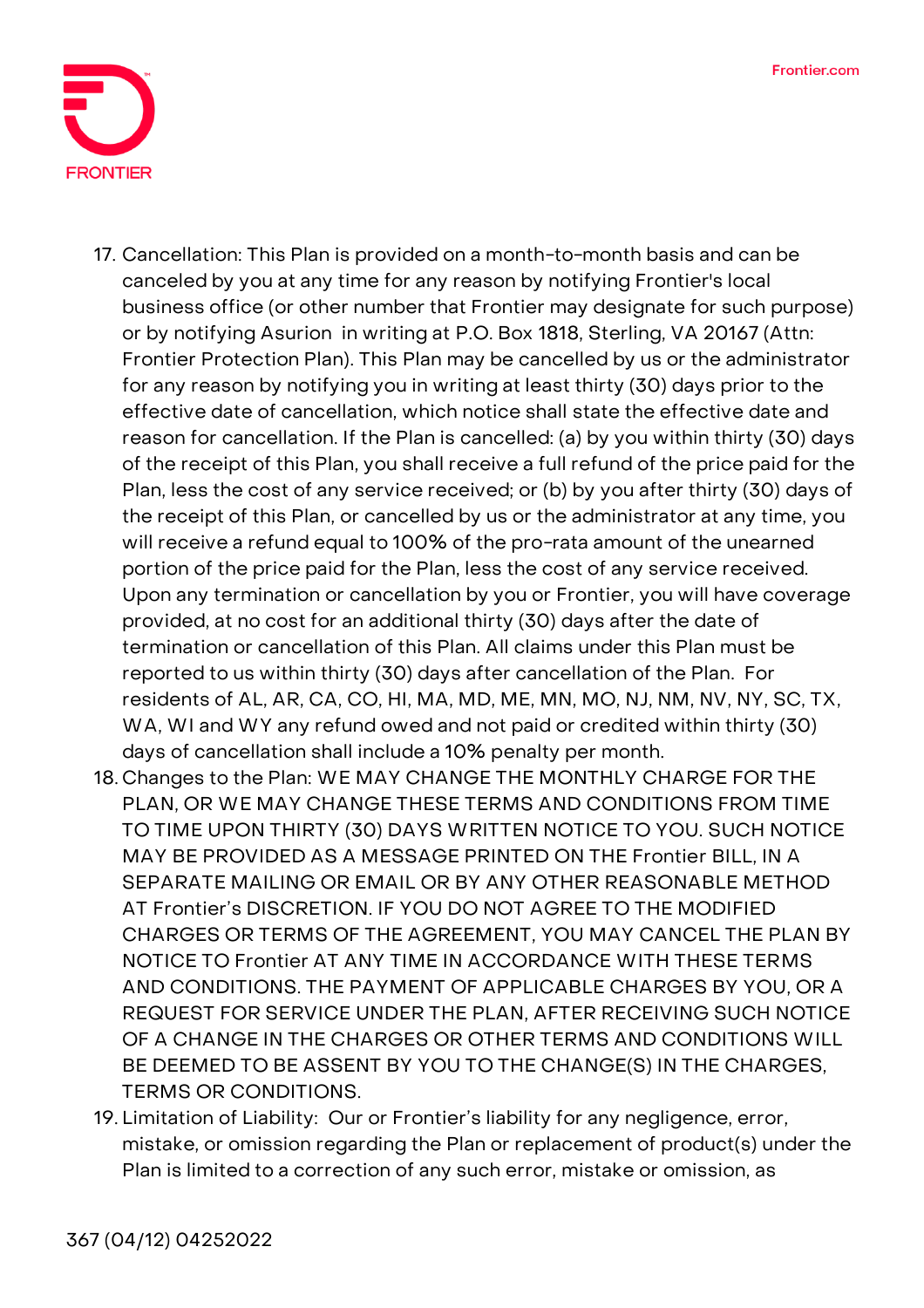

determined by us. If such a correction is not possible, our liability will be limited to charges paid to Frontier in the applicable month pursuant to the Plan. Any refund must be requested by you. IN NO EVENT WILL THE PLAN OBLIGOR, ADMINISTRATOR OR Frontier BE LIABLE FOR INDIRECT, INCIDENTAL OR CONSEQUENTIAL DAMAGES INCLUDING BUT NOT LIMITED TO PERSONAL INJURIES OR LOSS OF INCOME ARISING OUT OF OR CONNECTED TO THE PROVISION OF THE PLAN, REPAIR OR REPLACEMENT OF PRODUCTS UNDER THE PLAN AND CAUSED BY NEGLIGENCE, ERROR, MISTAKE OR OMISSION ON THE PART OF THE PLAN OBLIGOR, ADMINISTRATOR OR Frontier OR THEIR RESPECTIVE EMPLOYEES, AGENTS OR SUBCONTRACTORS.

- 20. **Force Majeure:** We shall not be held responsible for any delay or failure in performance of any part of this Plan to the extent that such delay or failure is caused by fire, flood, explosion, war, strike, embargo, government requirement, regulatory agency requirement civil or military authority, acts of God, or other similar causes beyond our control.
- 21. **Non-waiver:** Our failure in any circumstance to require strict adherence to any term or condition set forth herein shall not be deemed a waiver by us of any such term or condition under any other circumstance or of any other term or condition set forth herein.
- **22. Arbitration Agreement: For the purpose of this arbitration agreement (referred to hereinafter as the "A.A.") only, references to "we" and "us" also include (1) the respective parents, subsidiaries, affiliates, service contract insurers, agents, employees, successors and assigns of the Plan Obligor and administrator, as defined above.**

Most of your concerns about the Plan can be addressed simply by contacting us at 1.866.856.3882. In the event we cannot resolve any dispute with you, **YOU AND WE AGREE TO RESOLVE THOSE DISPUTES THROUGH BINDING AND INDIVIDUAL ARBITRATION OR THROUGH SMALL CLAIMS COURT INSTEAD OF THROUGH COURTS OF GENERAL JURISDICTION. YOU AND WE AGREE TO WAIVE THE RIGHT TO A TRIAL BY JURY AND WAIVE THE RIGHT TO PARTICIPATE IN CLASS ACTIONS, CLASS ARBITRATIONS OR OTHER REPRESENTATIVE PROCEEDINGS**.

**(a)** This A.A. shall survive termination of the Plan and is governed by the Federal Arbitration Act. This A.A. shall be interpreted broadly, and it includes any dispute you have with us that arises out of or relates in any way to the Plan or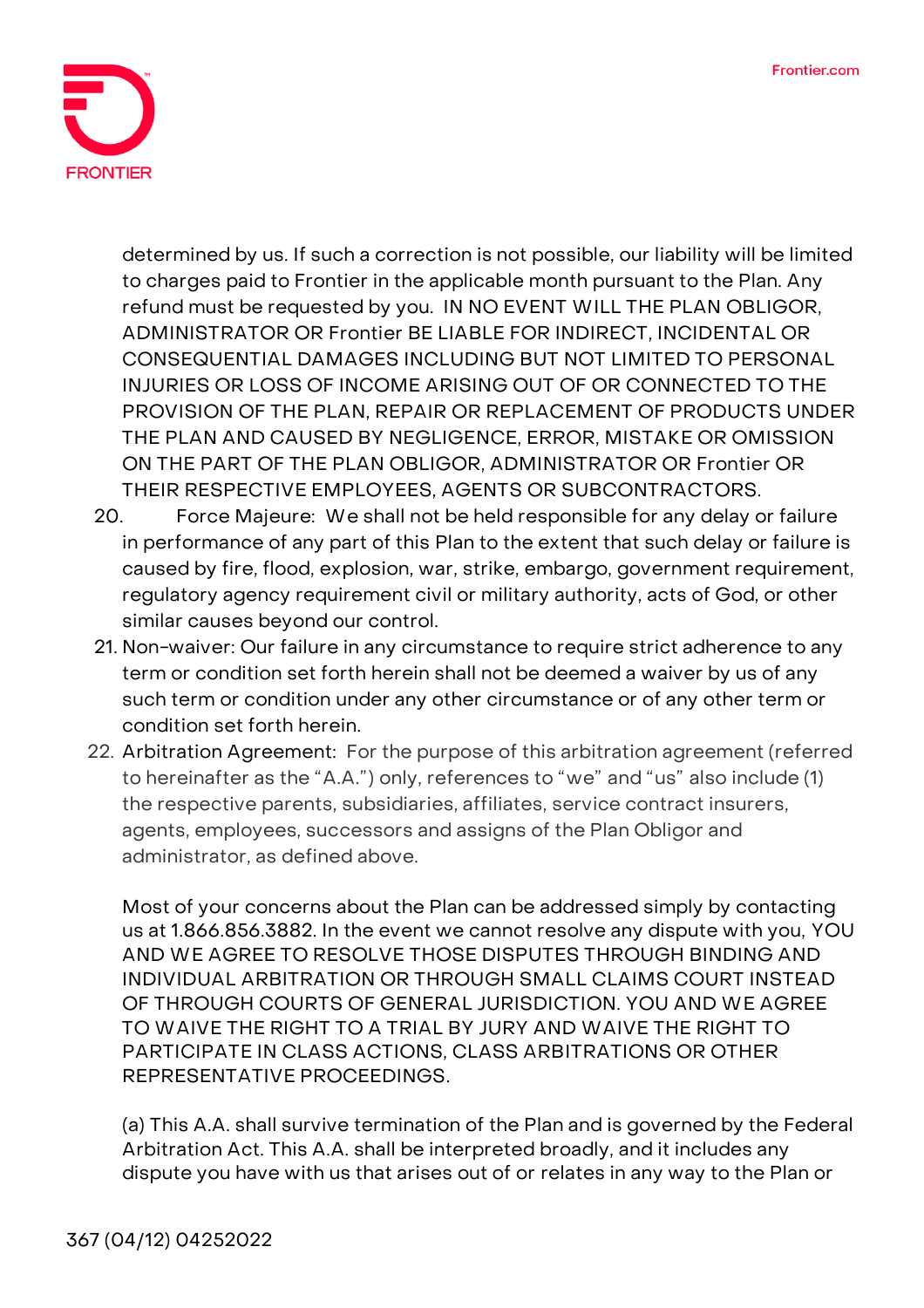

the relationship between you and us, whether based in contract, tort, statute, fraud, misrepresentation or otherwise. However, this A.A. does not preclude you from bringing an individual action against us in small claims court or from informing any federal, state or local agencies or entities of your dispute. They may be able to seek relief on your behalf.

**(b)** To initiate arbitration, send a written Notice of Claim by certified mail to: Legal Department, P.O. Box 110656, Nashville, TN 37122-0656. The Notice must describe the dispute and relief sought. If we do not resolve the dispute within 30 days of receipt of the Notice, you may start an arbitration with the American Arbitration Association ("AAA"). You can contact the AAA and obtain a free copy of their rules and forms at [www.adr.org](http://www.adr.org/) or 1.800.778.7879. Asurion will reimburse you for a filing fee paid to the AAA, and if you are unable to pay a filing fee, we will pay it if you send us a written request.

**(c)** The arbitration shall be administered by the AAA in accordance with the Consumer Arbitration Rules ("Rules"). The arbitrator is bound by the terms of this A.A. and shall decide all issues, with the exception that issues relating to the enforceability of this A.A. may be decided by a court. If your dispute is for \$25,000 or less, the arbitration will be conducted by submitting documents to the arbitrator, unless you request an in-person or telephonic hearing or the arbitrator decides that a hearing is necessary. If your dispute is for more than \$25,000, the right to a hearing will be determined by the Rules. Unless otherwise agreed, any hearing will take place in the county or parish of your mailing address. We will pay all filing, administration and arbitrator fees for any arbitration, unless your dispute is found by the arbitrator to have been filed for the purpose of harassment or is patently frivolous. In that case, the Rules govern payment of such fees.

**(d)** The arbitrator shall issue a decision including the facts and law supporting it. If the arbitrator finds in your favor and issues a damages award that is greater than the value of the last settlement we offered or if we made no settlement offer and the arbitrator awards you any damages, we will: (1) pay you the amount of the damages award or \$7,500, whichever is greater; and (2) pay the attorney's fees and expenses, if any, you reasonably incurred in the arbitration. While that right to fees and expenses is in addition to any right you may have under applicable law, you may not recover duplicate awards of fees and expenses. Asurion waives any right it may have under applicable law to recover attorney's fees and expenses from you if we prevail in the arbitration.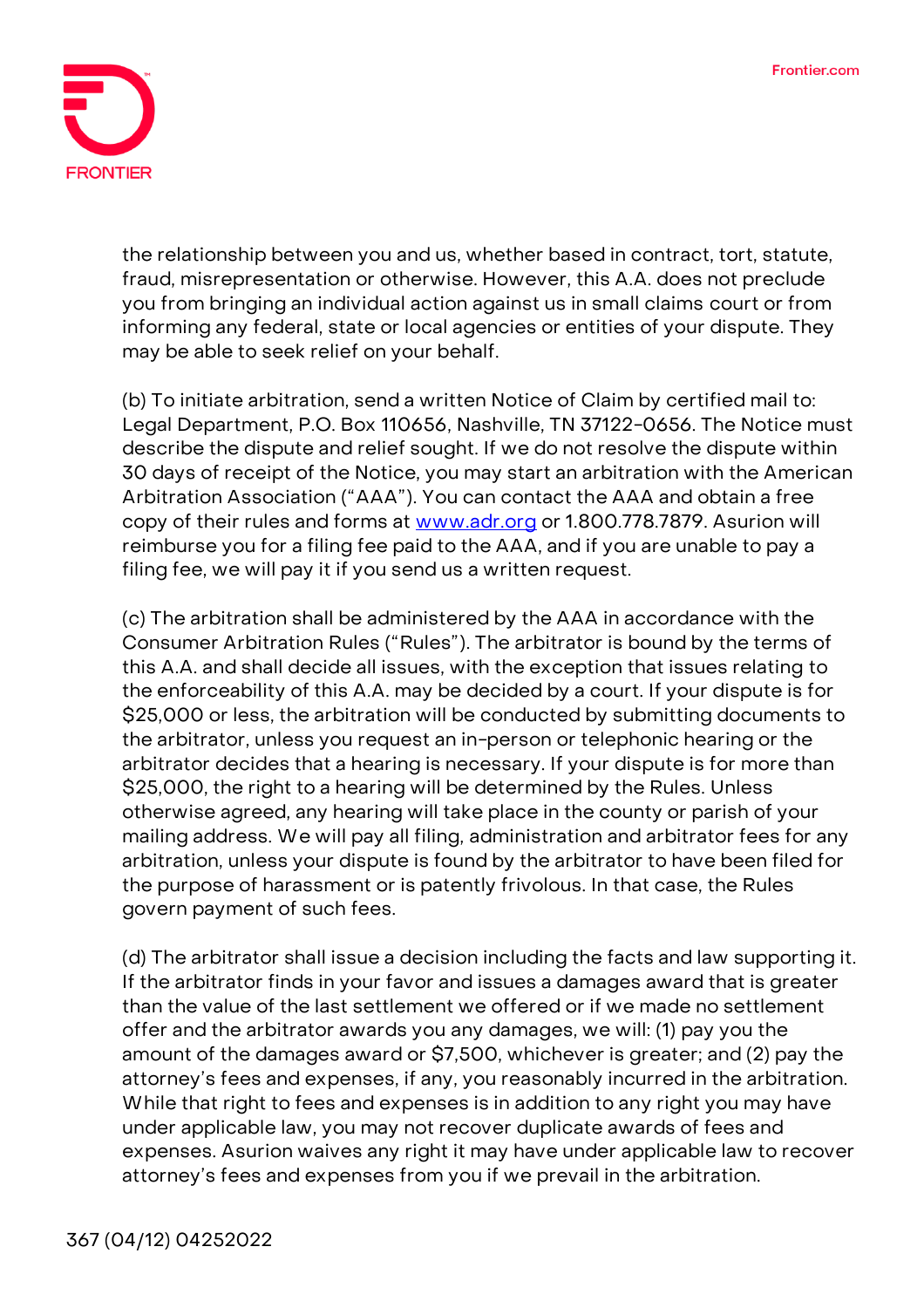

**(e)** If you seek declaratory or injunctive relief, that relief can be awarded only to the extent necessary to provide you relief. **YOU AND WE AGREE THAT EACH PARTY MAY BRING CLAIMS AGAINST THE OTHER ONLY IN AN INDIVIDUAL CAPACITY AND NOT IN A PURPORTED CLASS ACTION, CLASS ARBITRATION OR OTHER REPRESENTATIVE PROCEEDING.** Unless you and we agree otherwise, the arbitrator may not consolidate your dispute with any other person's dispute and may not preside over any form of representative proceeding. If this specific provision is found to be unenforceable, then the entirety of this A.A. shall be null and void.

## **State Variations**

The following state variations shall control if inconsistent with any other terms and conditions:

**Arizona Residents:** If your written notice of cancellation is received prior to the expiration date, the administrator shall refund the remaining pro-rata price, regardless of prior services rendered under the Plan. The pre-existing condition exclusion does not apply to conditions occurring prior to the sale of the consumer product by the Obligor, its assignees, subcontractors and/or representatives.

**California Residents:** For all products other than home appliances and home electronic products, the Cancellation provision is amended as follows: If the Plan is cancelled: (a) within sixty (60) days of the receipt of this Plan, you shall receive a full refund of the price paid for the Plan provided no service has been performed, or (b) after sixty (60) days, you will receive a pro rata refund, less the cost of any service received.

**Connecticut Residents:** The expiration date of this Plan shall automatically be extended by the duration that the product is in our custody while being repaired. In the event of a dispute with the administrator, you may contact The State of Connecticut, Insurance Department, P.O. Box 816, Hartford, CT 06142- 0816, Attn: Consumer Affairs. The written complaint must contain a description of the dispute, the purchase price of the product, the cost of repair of the product and a copy of the Plan.

**Florida Residents:** The rate charged for this Plan is not subject to regulation by the Florida Office of Insurance Regulation.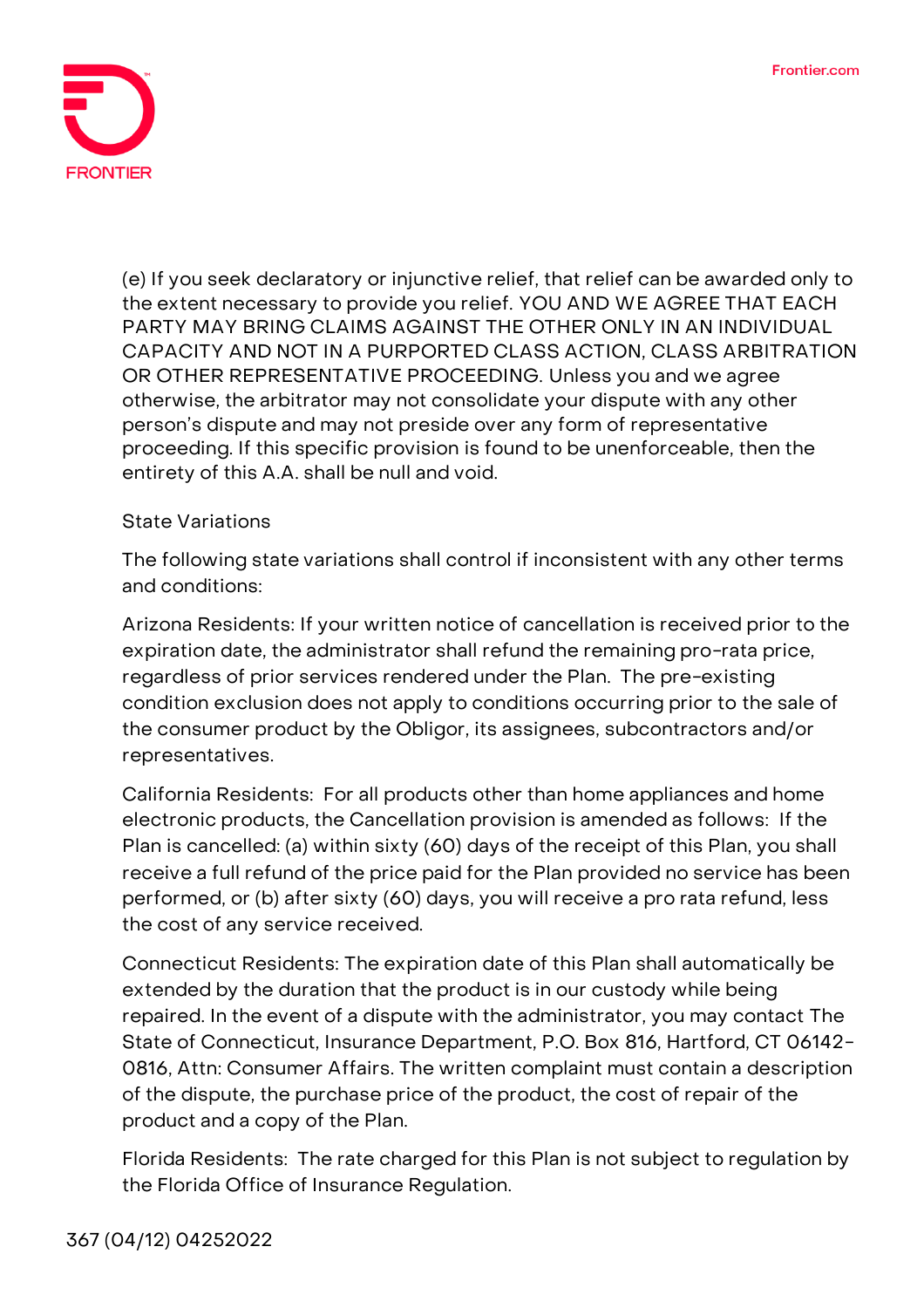

**Georgia Residents:** This Plan shall be non-cancelable by us except for fraud, material misrepresentation, or failure to pay consideration due therefore. The cancellation shall be in writing and shall conform to the requirements of Code 33-24-44. You may cancel at any time upon demand and surrender of the Plan and we shall refund the excess of the consideration paid for the Plan above the customary short rate for the expired term of the Plan. This Plan excludes coverage for incidental and consequential damages and pre-existing conditions only to the extent such damages or conditions are known to you or reasonably should have been known to you. As stated in the arbitration agreement of this Plan, either party may bring an individual action in small claims court. The arbitration agreement provision does not preclude you from bringing issues to the attention of federal, state, or local agencies or entities of your dispute. Such agencies or entities may be able to seek relief on your behalf. You and we agree to waive the right to a trial by jury and to participate in class action, class arbitration or other representative proceeding. Nothing contained in the arbitration provision shall affect your right to file a direct claim under the terms of this Plan against Liberty Insurance Underwriters, Inc. pursuant to O.C.G.A. 33-7-6.

**Nevada Residents:** If we fail to pay the cancellation refund as stated in the Cancellation provision, the penalty will be ten percent (10%) of the purchase price for each thirty (30) day period or portion thereof that the refund and any accrued penalties remain unpaid. If this Plan has been in force for a period of seventy (70) days, we may only cancel before the expiration of the Plan term due to the following reasons: 1) You engage in fraud or material misrepresentation in obtaining this Plan or in filing a claim for service under this Plan; 2) You commit any act, omission, or violation of any terms of this Plan after the effective date of this Plan which substantially and materially increases the service required under this Plan; or 3) Any material change in the nature or extent of the required service or repair, including unauthorized service or repair, which occurs after the effective date of this Plan and causes the required service or repair to be substantially and materially increased beyond that contemplated at the time this Plan was purchased or last renewed. If we cancel this Plan no cancellation fee will be imposed and no deduction for claims paid will be applied. The receipt forms part of the Plan. The following sentence is amended in the Payment section: Non-payment by you may result in cancellation of the Plan.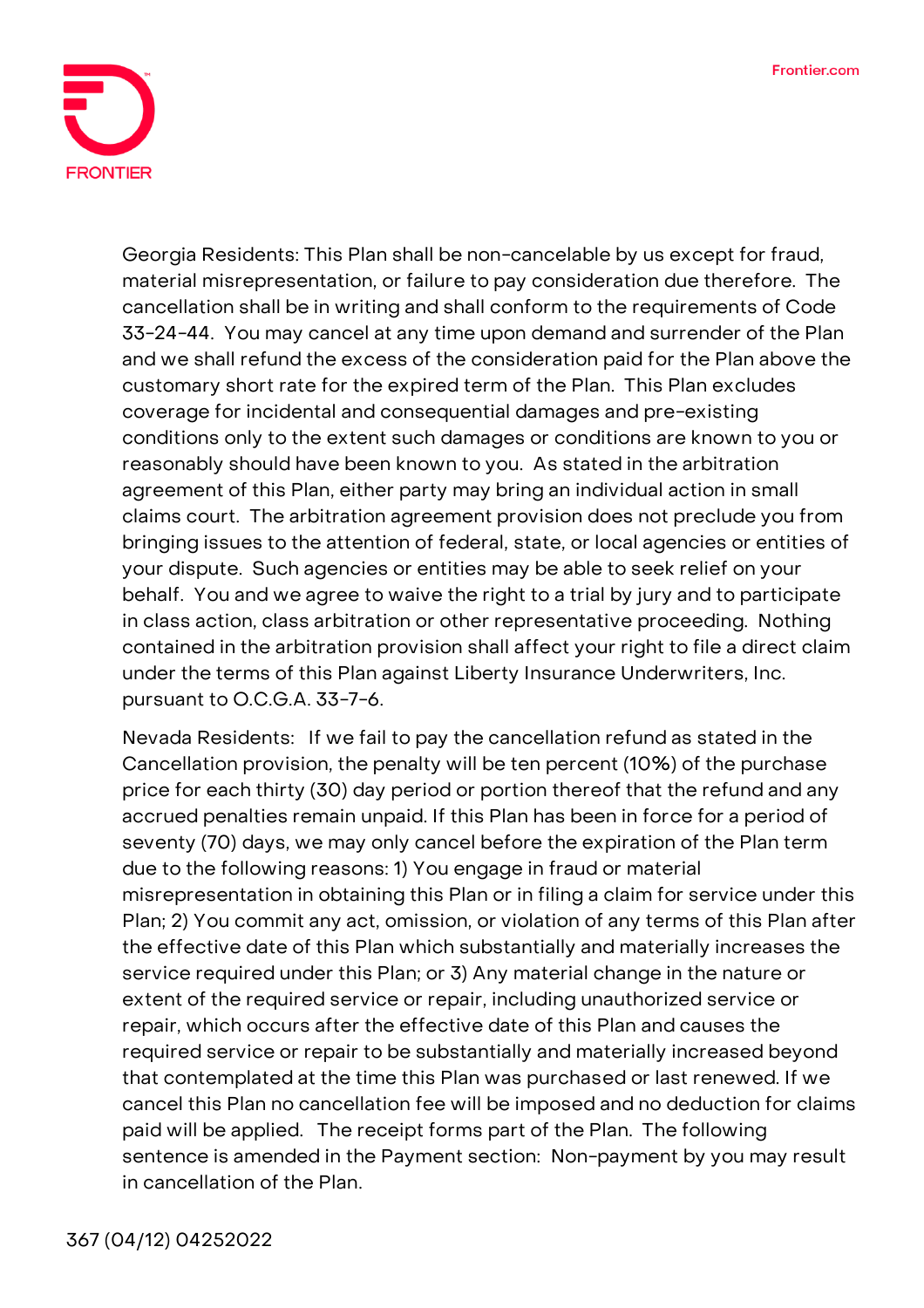

**New Hampshire Residents:** Contact us at 1.866.268.7221 with, questions, concerns, or complaints about the program. In the event you do not receive satisfaction under this Plan, you may contact the State of New Hampshire Insurance Department, 21 South Fruit Street, Suite 14, Concord, New Hampshire 03301, telephone number: 1.603.271.2261. The arbitration agreement provision of this Plan is subject to RSA 542.

**New Mexico Residents:** If this Plan has been in force for a period of seventy (70) days, we may not cancel before the expiration of the Plan term or one (1) year, whichever occurs first, unless: (1) you fail to pay any amount due; (2) you are convicted of a crime which results in an increase in the service required under the Plan; (3) you engage in fraud or material misrepresentation in obtaining this Plan; (4) you commit any act, omission, or violation of any terms of this Plan after the effective date of this Plan which substantially and materially increase the service required under this Plan; or (5) any material change in the nature or extent of the required service or repair occurs after the effective date of this Plan and causes the required service or repair to be substantially and materially increased beyond that contemplated at the time you purchased this Plan.

**North Carolina Residents:** The purchase of this Plan is not required either to purchase or to obtain financing for the product.

**Oklahoma Residents:** Coverage afforded under this Plan is not guaranteed by the Oklahoma Insurance Guaranty Association. Oklahoma service warranty statutes do not apply to commercial use references in this Plan. Oklahoma license number: 861202.

**Oregon Residents:** The Arbitration Agreement provision of this Plan is amended to add the following: **Any award rendered in accordance with this Plan's arbitration agreement shall be a nonbinding award against you,** provided that you reject the arbitration decision in writing to us within forty-five (45) days of the arbitrator's award. Under no circumstances shall a legal proceeding be filed in a federal, state or local court until such time as both you and we obtain an arbitration award pursuant to this arbitration agreement. This arbitration agreement does not require you to waive your right to a jury trial in any individual legal proceeding you may file. Any arbitration occurring under this Plan shall be administered in accordance with the Arbitration Rules unless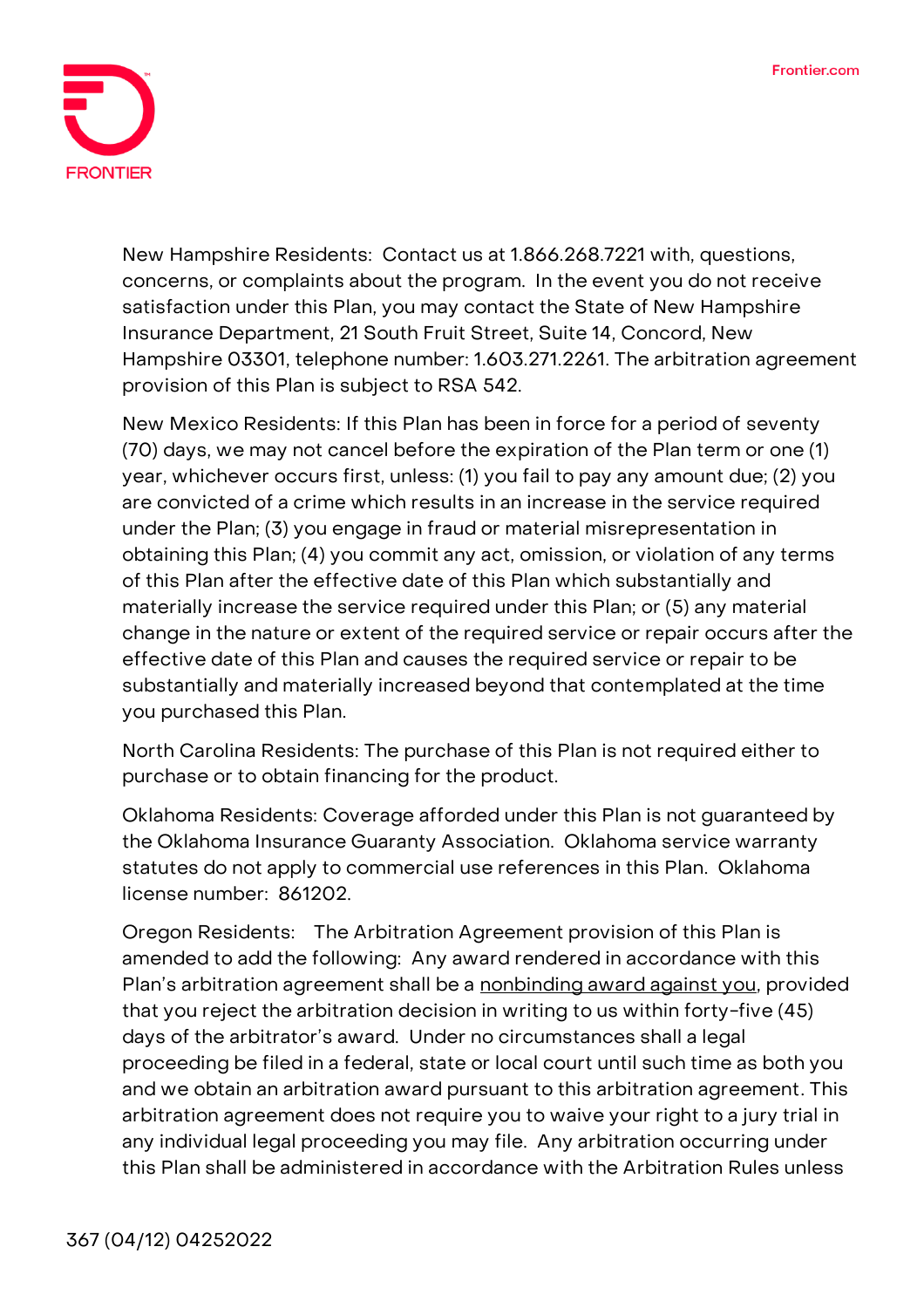

any procedural requirement of the Arbitration Rules is inconsistent with the Oregon Uniform Arbitration Act in which case the Oregon Uniform Arbitration Act shall control as to such procedural requirement.

**South Carolina Residents:** To prevent any further damage, please refer to the owner's manual. In the event we do not provide covered service within sixty (60) days of proof of loss by you, you are entitled to apply directly to the Insurance Company. If the Insurance Company does not resolve such matters within sixty (60) days of proof of loss, you may contact the SC Department of Insurance, P.O. Box 100105, Columbia, SC 29202-3105, 1.800.768.3467.

**Texas Residents:** If you purchased this Plan in Texas, unresolved complaints concerning us or questions concerning our registration may be addressed to the Texas Department of Licensing and Regulation, P.O. Box 12157, Austin, Texas 78711, telephone number 1.512.463.6599 or 1.800.803.9202. You may apply for reimbursement directly to the insurer if a refund or credit is not paid before the forty-sixth (46<sup>th</sup>) day after the date on which the Plan is returned to us. Texas license number: 116.

**Utah Residents: NOTICE. This Plan is subject to limited regulation by the Utah Insurance Department. To file a complaint, contact the Utah Insurance Department.** Coverage afforded under this Plan is not guaranteed by the Utah Property and Casualty Guarantee Association. This Plan may be cancelled due to unauthorized repair which results in a material change in the nature or extent of the risk, occurring after the first effective date of the current policy, which causes the risk of loss to be substantially and materially increased beyond that contemplated at the time the policy was issued or last renewed. Failure to notify within the prescribed time will not invalidate the claim if you can show that notification was not reasonably possible.

**Washington Residents:** If we fail to act on your claim, you may contact Liberty Insurance Underwriters Inc. directly at 1.800.677.9163. You are not required to wait sixty (60) days before filing a claim directly with Liberty Insurance Underwriters, Inc.

**Wisconsin Residents: THIS CONTRACT IS SUBJECT TO LIMITED REGULATION BY THE OFFICE OF THE COMMISSIONER OF INSURANCE**. We may only cancel this Contract before the end of the agreed Contract term on the grounds of nonpayment, a material misrepresentation made by you to us, or a